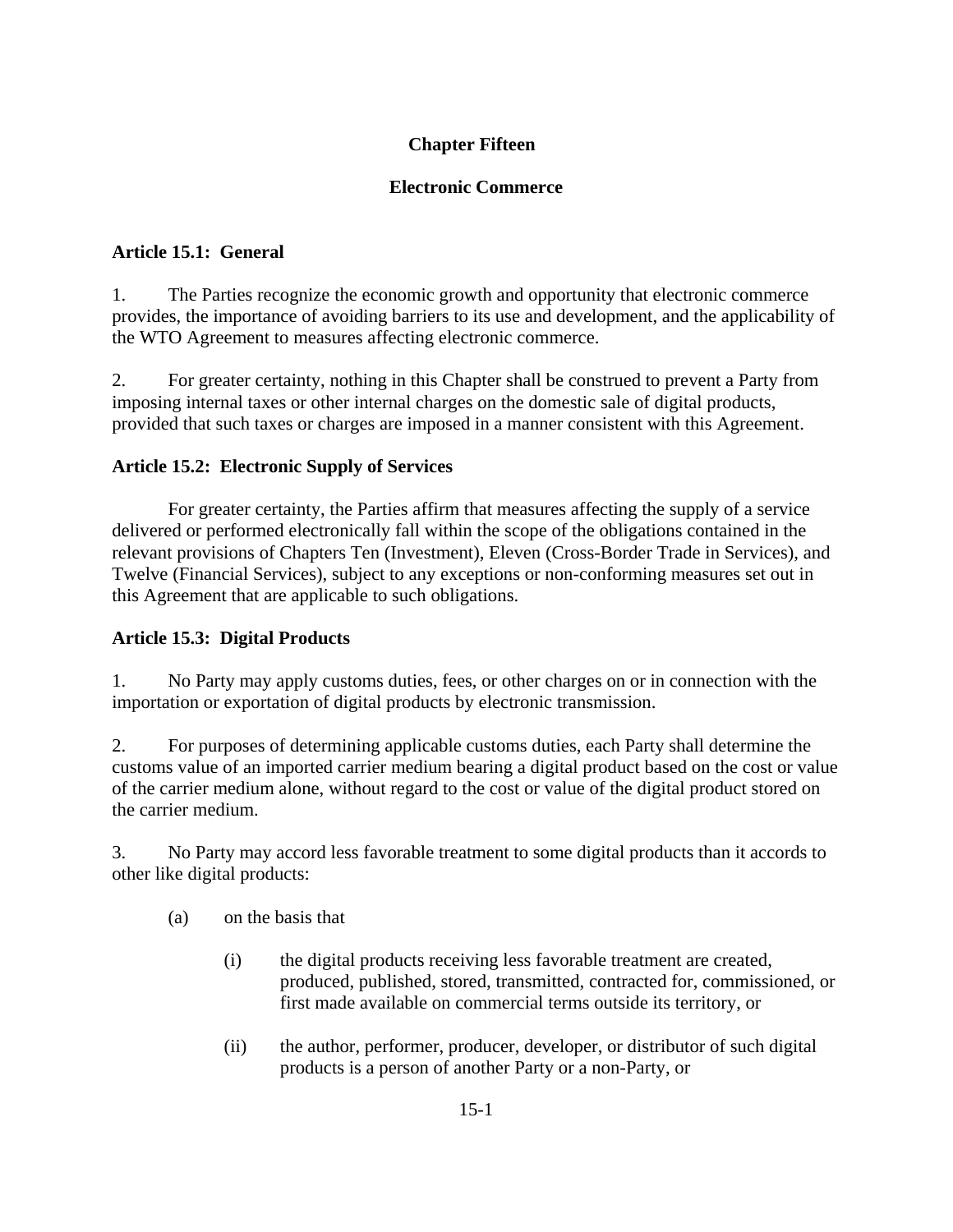- (b) so as otherwise to afford protection to other like digital products that are created, produced, published, stored, transmitted, contracted for, commissioned, or first made available on commercial terms in its territory.
- 4. (a) No Party may accord less favorable treatment to digital products created, produced, published, stored, transmitted, contracted for, commissioned, or first made available on commercial terms in the territory of another Party than it accords to like digital products created, produced, published, stored, transmitted, contracted for, commissioned, or first made available on commercial terms in the territory of a non-Party.
	- (b) No Party may accord less favorable treatment to digital products whose author, performer, producer, developer, or distributor is a person of another Party than it accords to like digital products whose author, performer, producer, developer, or distributor is a person of a non-Party.

5. Paragraphs 3 and 4 do not apply to measures adopted or maintained in accordance with Articles 10.13 (Non-Conforming Measures), 11.6 (Non-Conforming Measures), and 12.9 (Non-Conforming Measures).

#### **Article 15.4: Transparency**

Each Party shall publish or otherwise make publicly available its laws, regulations, and other measures of general application that pertain to electronic commerce.

# **Article 15.5: Consumer Protection**

1. The Parties recognize the importance of maintaining and adopting transparent and effective measures to protect consumers from fraudulent and deceptive commercial practices when they engage in electronic commerce.

2**.** The Parties recognize the importance of cooperation between their respective national consumer protection agencies on activities related to cross-border electronic commerce in order to enhance consumer protection.

#### **Article 15.6: Authentication**

No Party may adopt or maintain legislation for electronic authentication that would:

(a) prohibit parties to an electronic transaction from mutually determining the appropriate authentication methods for that transaction; or